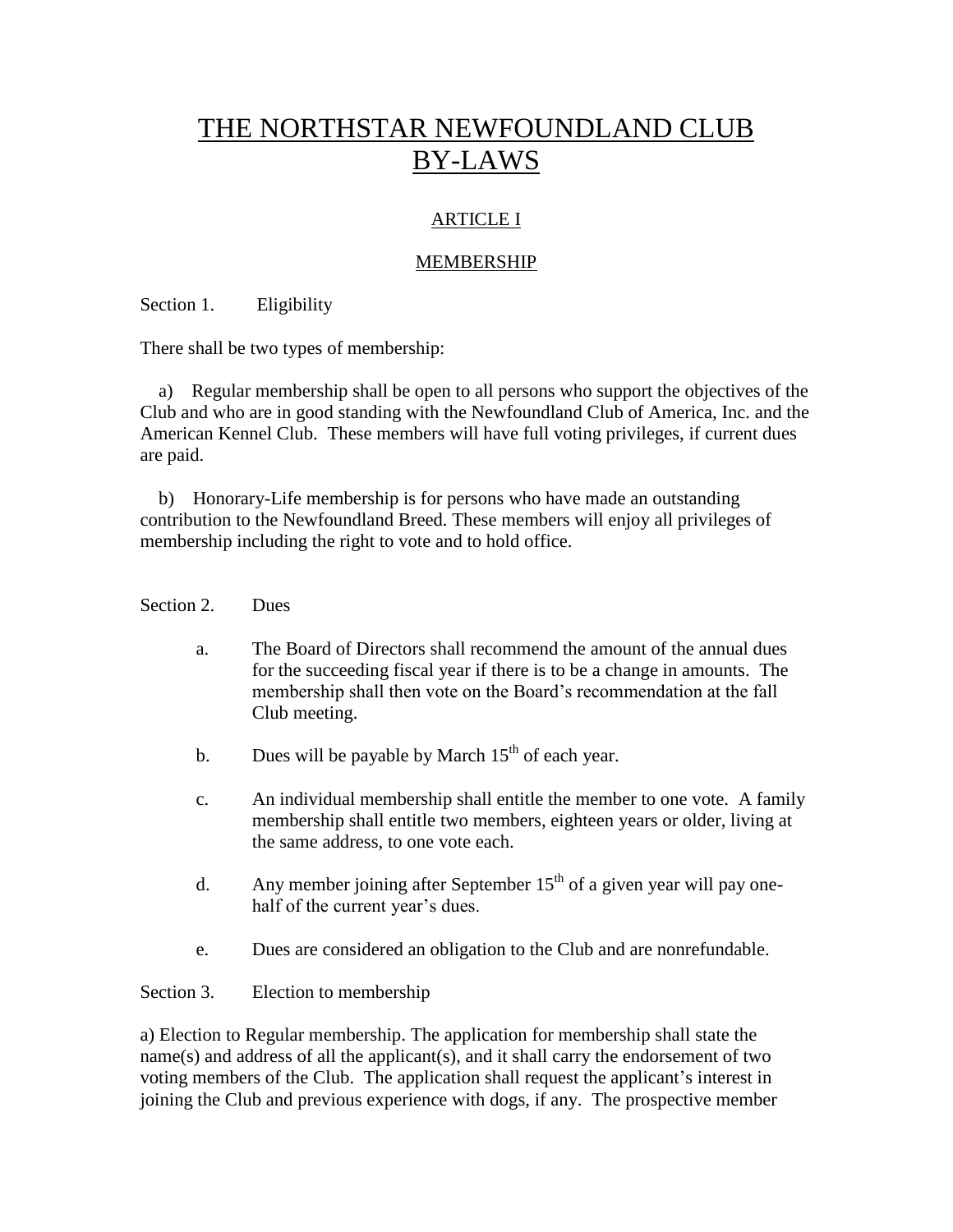shall submit a check in the amount of dues payable for the current year with the application. The name(s) of the applicant(s) shall be published in one issue of the newsletter. If no objections are received by the Membership Chair within 30 days of said publication, election to membership is automatic. If an objection is received by the Membership Chair, the objection will be discussed, and the application will be reviewed and voted on at the next general membership meeting.

b) Election to Honorary-Life Membership. Honorary-Life members may be proposed by a Board member or Club member through the Corresponding Secretary. Election will be by 2/3 favorable vote of the entire membership of the Board of Directors, voting by secret ballot.

### Section 4. Termination of Membership

Membership may be terminated:

- a. by resignation. Any member of the Club may resign from the Club upon written notice to the Membership Chair or President.
- b. by lapsing. A membership will be considered as lapsed and automatically terminated if such member's dues remain unpaid by May 1. In no case will a person be entitled to vote at any Club meeting whose dues are unpaid as of March  $15<sup>th</sup>$ .
- c. by expulsion. A membership may be terminated by expulsion as provided in Article VI of the Club's By-Laws.

#### Section 5. Reinstatement of Terminated Membership

Except as pertaining to Article VI of the Club's By-Laws, former Club member(s) in good standing may petition the Board for continuing membership. Such Board action could constitute granting full and unabridged rights and privileges accorded all renewing active members. The procedure for former member(s) is as follows.

- a. If said action occurs on or before the end of that calendar year:
	- i.) Submit a written petition to the Board of Directors via the Membership Chair, stating the reasons or circumstances as to why membership to the Club is again requested. A check in the full amount of the current annual dues must accompany this petition.
	- ii.) The prevailing aye / nay decision of the Board will be conveyed in written form by the Membership Chair to the requesting party(s). Any and all references regarding a written petition are to remain private and unpublished, with only the Board's decision becoming part of the record.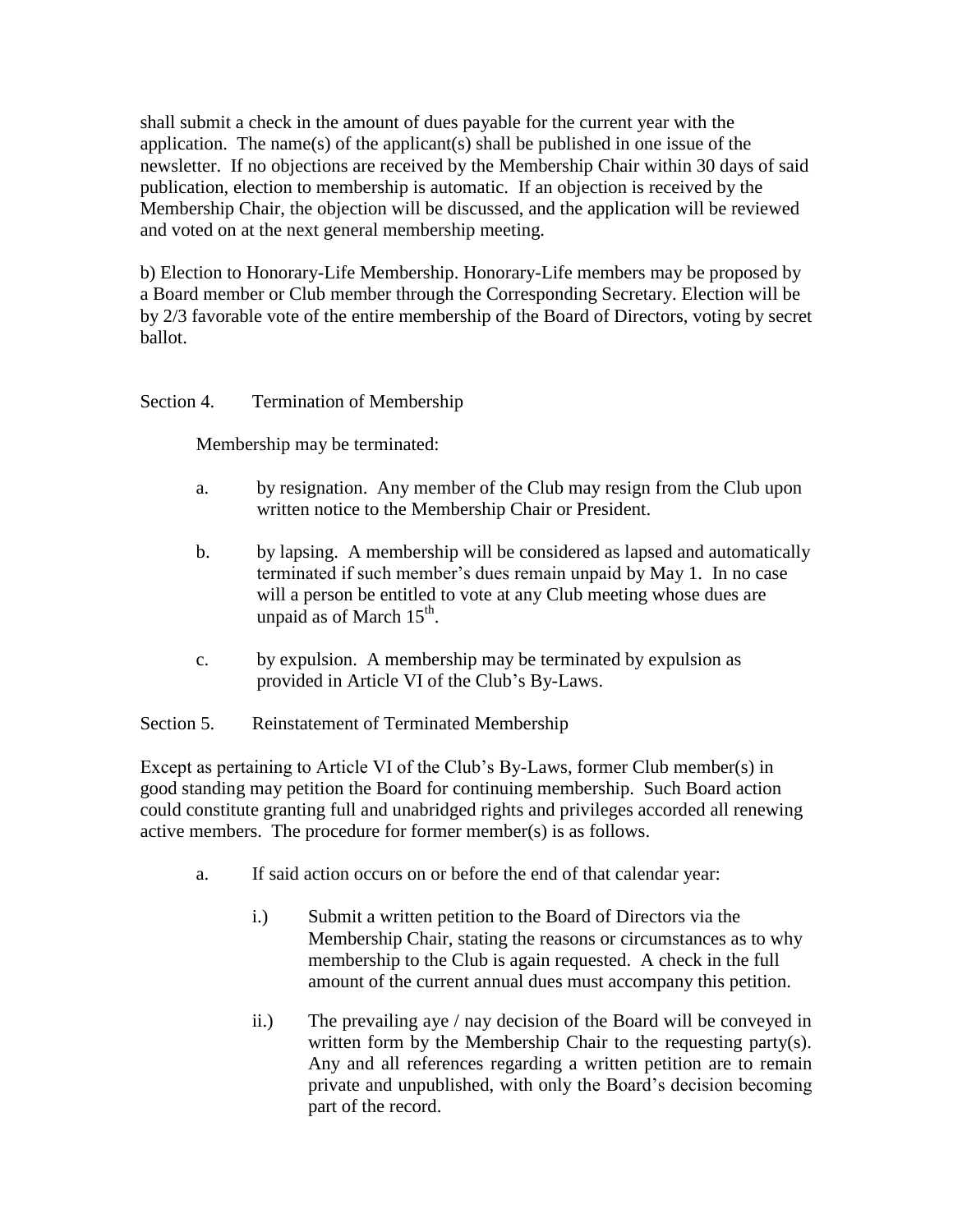b. If said action occurs after that calendar year ends, former Club member(s) will be considered as new applicants to the Club, subject to all of the aforementioned sections of this Article, the Club's By-Laws and Code of Ethics.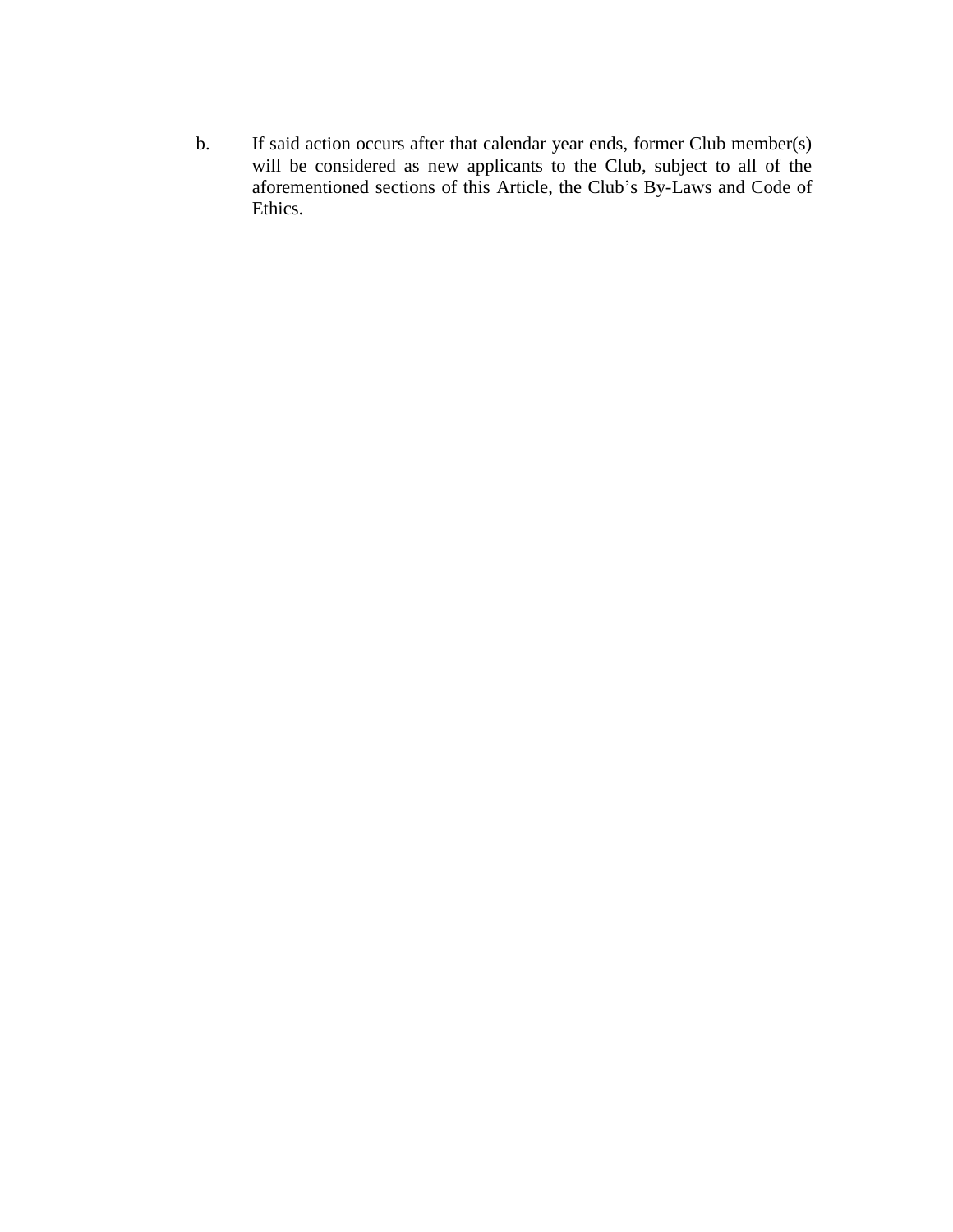### ARTICLE II

#### OFFICERS, DIRECTORS, AND THEIR ELECTIONS

#### Section 1. Board of Directors

- a. The Board of Directors shall be comprised of the President, Vice President, Secretary, Treasurer, and four Directors. The immediate Past President shall have the right to serve on the Board as a non-voting member.
- b. General management of the Club's affairs shall be entrusted to the Board of Directors. The Board of Directors shall establish the rules and regulations of the Northstar Newfoundland Club. The rules and regulations shall govern the management of the affairs of the Club. The rules and regulations shall not be inconsistent with the Constitution and By-Laws of the Northstar Newfoundland Club, the Newfoundland Club of America; nor with federal, state, and local statutes. These rules and regulations will be revised at the discretion of the Board.
- c. The Board of Directors shall have the task of arranging programs for general membership meetings.
- Section 2. Officers, Directors and their duties

The Club's Officers, consisting of the President, Vice President, Secretary, Treasurer, and other Directors shall serve in their respective capacities both at Club meetings and at Board of Directors' meetings.

- a. The President shall preside at all meetings of the Club and of the Board of Directors and shall have the powers and duties normally appurtenant to the office of President, as well as those particularly specified in these By-Laws. The President shall prepare the agenda for all meetings and direct the affairs of the Club between meetings.
- b. The Vice President shall have the powers and exercise the duties of the President in the case of the President's death, disability or absence. The Vice President shall serve as an ex-officio member of all committees of the Club.
- c. The Secretary shall keep a permanent record of all Club meetings and Board meetings and all other matters of which a record shall be ordered by the Club. The Secretary shall have charge of the correspondence, notify members of meetings and notify Officers and Directors of their election to office, and discharge other matters as defined in the By-Laws. The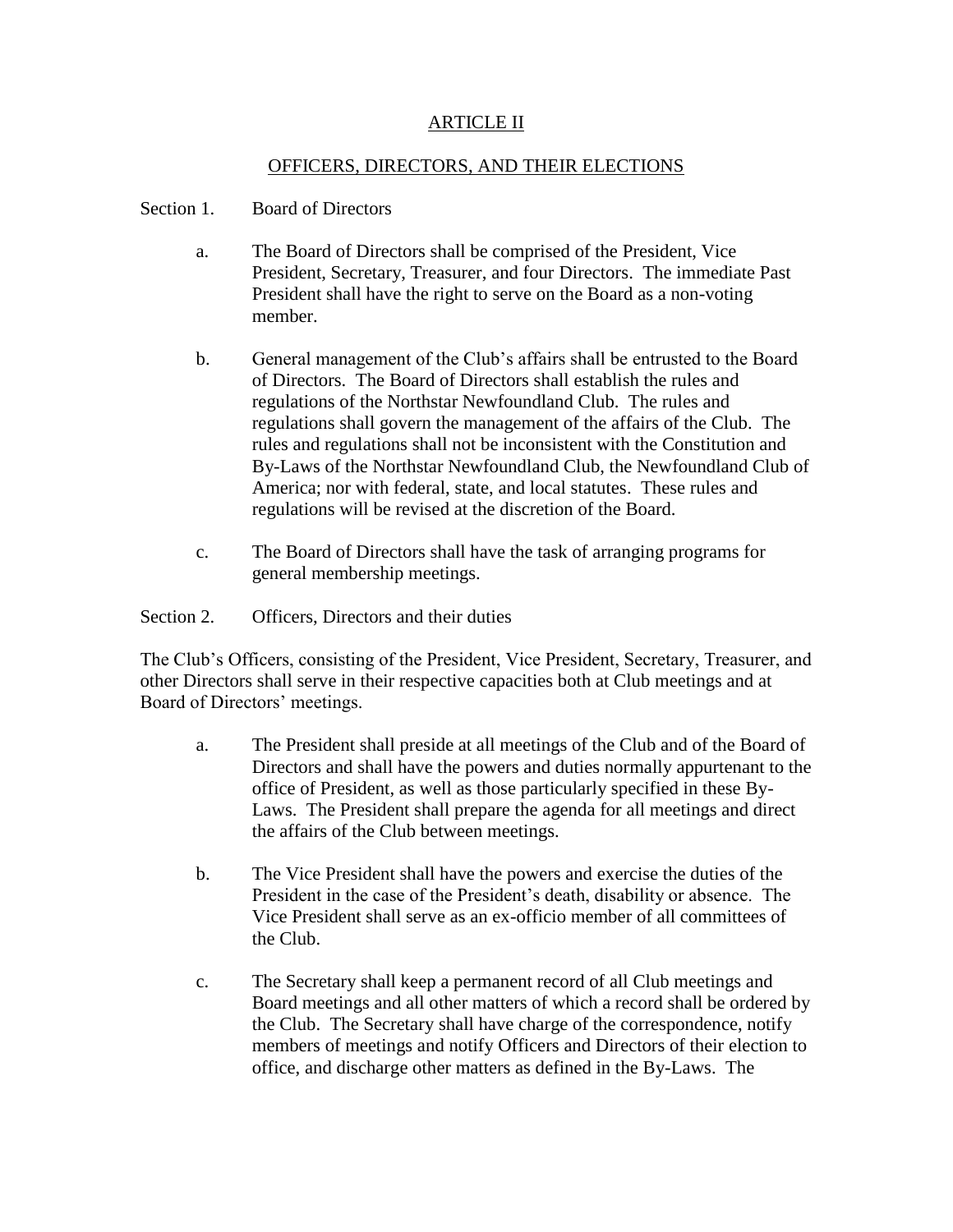Secretary shall have charge of answering inquiries directed to the Club, and such other correspondence as may be delegated by the Board.

- d. The Treasurer shall receive all monies due or belonging to the Club and maintain financial records of the Club's monies. The Treasurer shall deposit the same in a bank or financial institution satisfactory to the Board of Directors, in the name of the Club. The Club's financial records shall at all times be open to inspection by the Board of Directors and, upon reasonable notice, to any Club member. The Treasurer shall report the condition of the Club's finances at every meeting of the Board and the membership. At the annual meeting, the Treasurer shall render a written account of all monies received and expended during the preceding year. The Treasurer may be bonded by the Club in such a manner as the Board of Directors shall determine. The Treasurer shall deposit all monies of the Club within thirty days of receipt and pay all bills of the Club once received within fourteen days of receipt.
- e. The remaining Directors shall act as representatives of the Club's general membership.

# Section 3. Eligibility for Office

To be eligible to serve as an Officer or Director, a candidate must have been a voting member of the Club for one year and have attended at least two Club meetings the previous year. No voting member who is an Officer or Director in any other Newfoundland Club, except the Newfoundland Club of America, Inc., shall serve as an Officer or Director of the Club.

## Section 4. Election of Officers

Officers shall be elected, in odd numbered years, for two-year terms by written secret ballot at the annual Club meeting. Official ballots will be printed and mailed by the Membership Chair at least fourteen days prior to the date of the annual meeting. Absentee ballots will be allowed if they are received by the Membership Chair prior to the start of the annual meeting.

Ballots shall be counted by three voting members who have no affiliation to the candidates.

#### Section 5. Election of Directors

The four other Directors shall be elected by written, secret ballot in even numbered years for two-year terms. Absentee ballots will be allowed as per Section 4. Ballots shall be counted as per Section 4.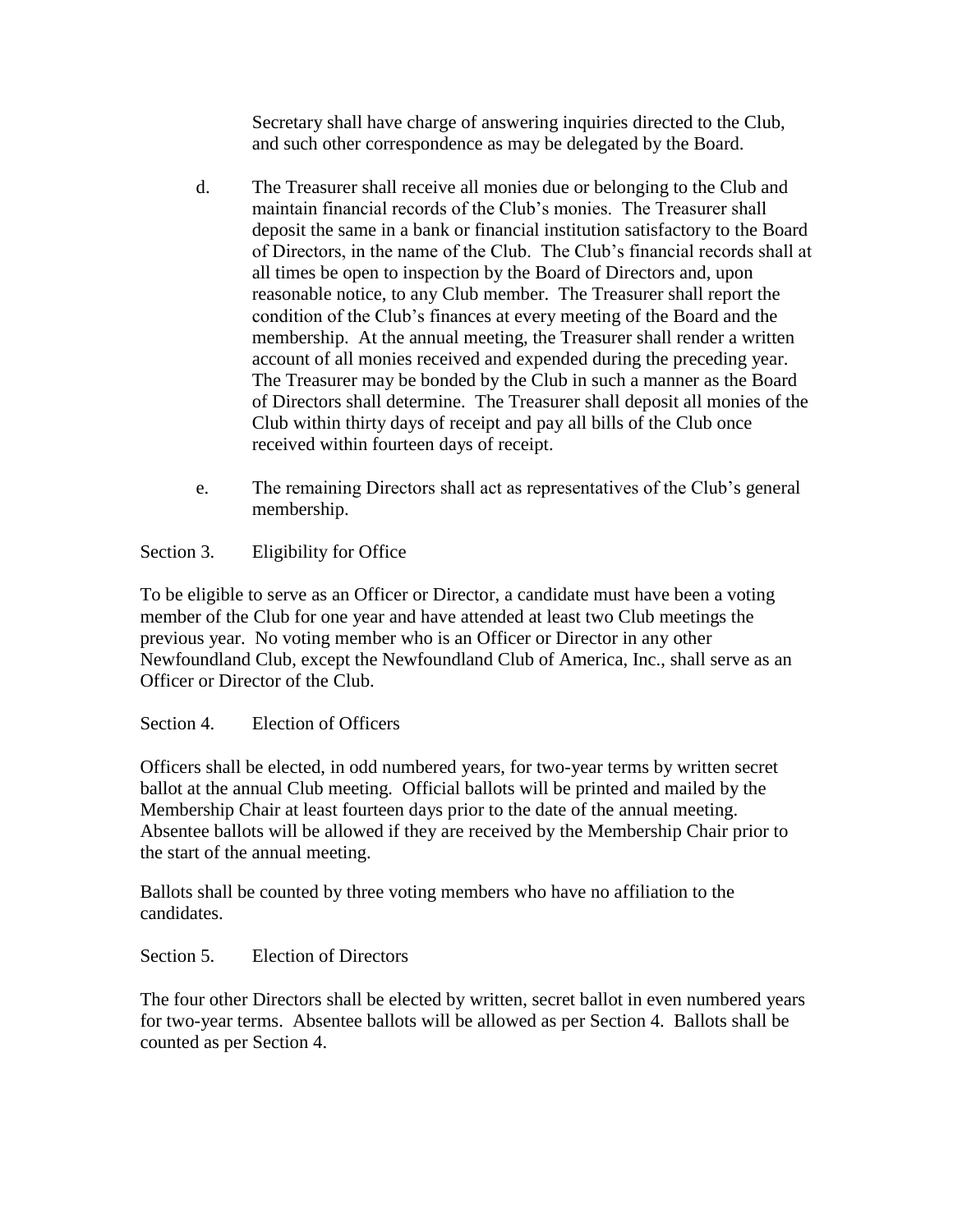Section 6. Tenure

The tenure of an Officer or Director shall not exceed a maximum of four consecutive years in any one office.

#### Section 7. Relationships of Directors

No more than one voting member of an immediate family (father, mother, brother, sister, son, daughter, husband or wife) may be currently serving as an Officer or Director.

#### Section 8. Vacancies

- a. A vacancy shall occur if an Officer or Director resigns or fails to attend at least half of the scheduled and called Board meetings in an official Club year unless reasonable cause is presented to the Board. If cause is deemed unacceptable by the Board, the Secretary shall notify the Officer or other Director within ten days of the Board's decision.
- b. An interim appointment of the Board to fill the vacancy shall be accomplished in person, by phone or mail within thirty days of the last missed meeting. The appointed Officer or Director shall serve for the unexpired term of the specified office.
- c. If a Director is elected to the position of an Officer, thereby creating a vacancy on the Board, that vacancy shall be filled per section 8b.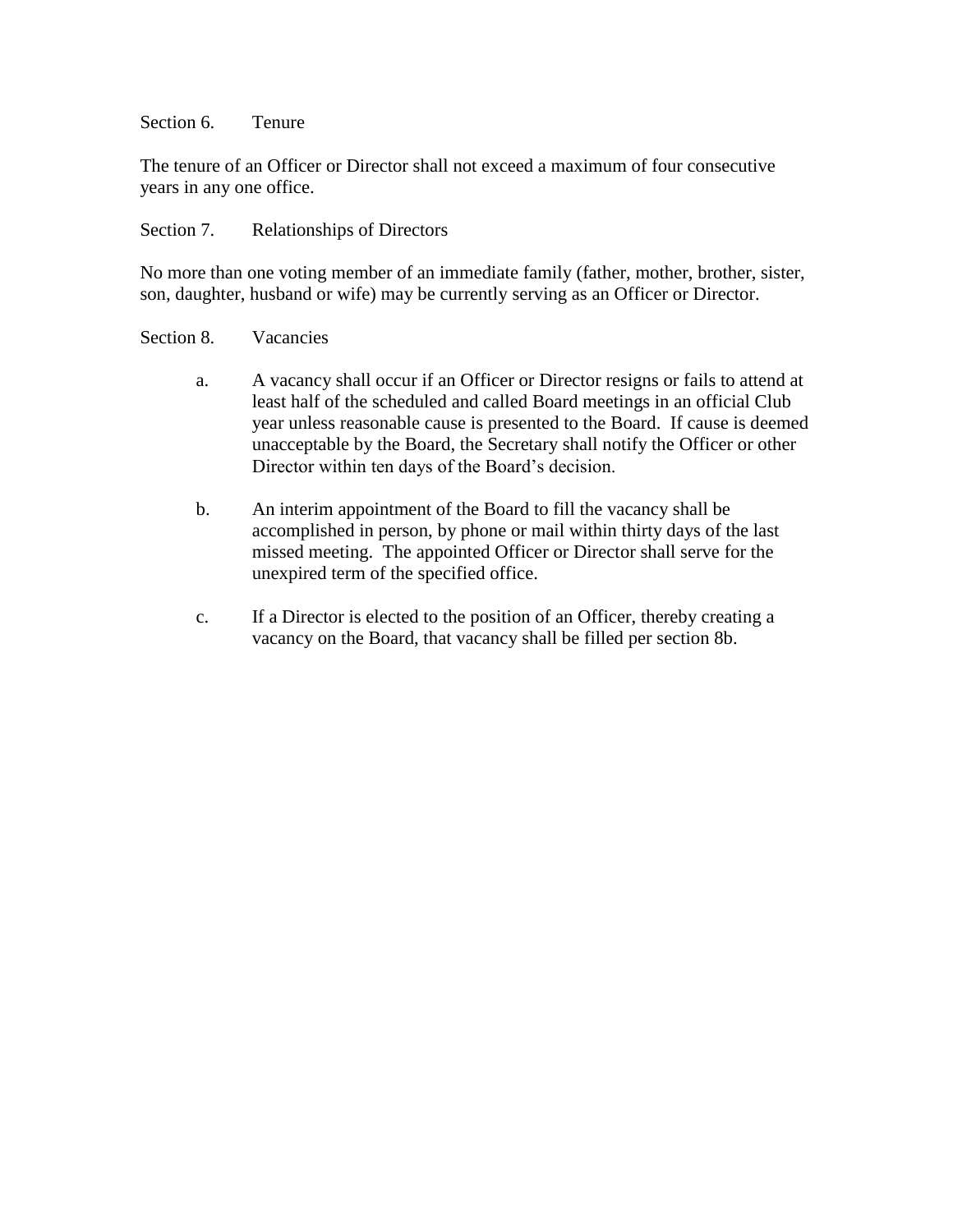#### ARTICLE III

## MEETINGS AND VOTING

- Section 1. Regular Club Meetings
	- a. There shall be at least four Club meetings each year, preferably one meeting per quarter.
	- b. Meetings of the Club shall be held at such hour and place as determined by the Board of Directors.
	- c. Written notice of such meetings shall be mailed at least fifteen days and not more than 40 days prior to the date set for the meeting.
	- d. The quorum for such meetings shall be ten percent of the voting members.
- Section 2. Special Club Meetings
	- a. Special Club meetings may be called by the President or by a majority of the members of the Board who are present and voting at any regular or special meeting of the Board or shall be called by the Secretary upon receipt of a petition signed by five voting members of the Club.
	- b. Written notice of such meeting shall be mailed by the Secretary at least five days and not more than fifteen days prior to the date of the meeting.
	- c. Such notice shall state the special purpose of the meeting and the date, time and location of the special meeting as determined by the President.
	- d. The quorum for such meeting shall be ten percent of the voting members of the Club.
- Section 3. Club Meetings by Mail or Other Electronic Means
	- a. Club meetings by mail or other electronic means shall be called by the President whenever it becomes necessary to transact Club business of an urgent nature and/or a regular Club meeting is not scheduled to occur within the next forty-five days. The Secretary shall act as the clearinghouse for such meetings. Written replies from ten percent of the voting Club's members shall constitute a quorum for Club meeting by mail or other electronic means.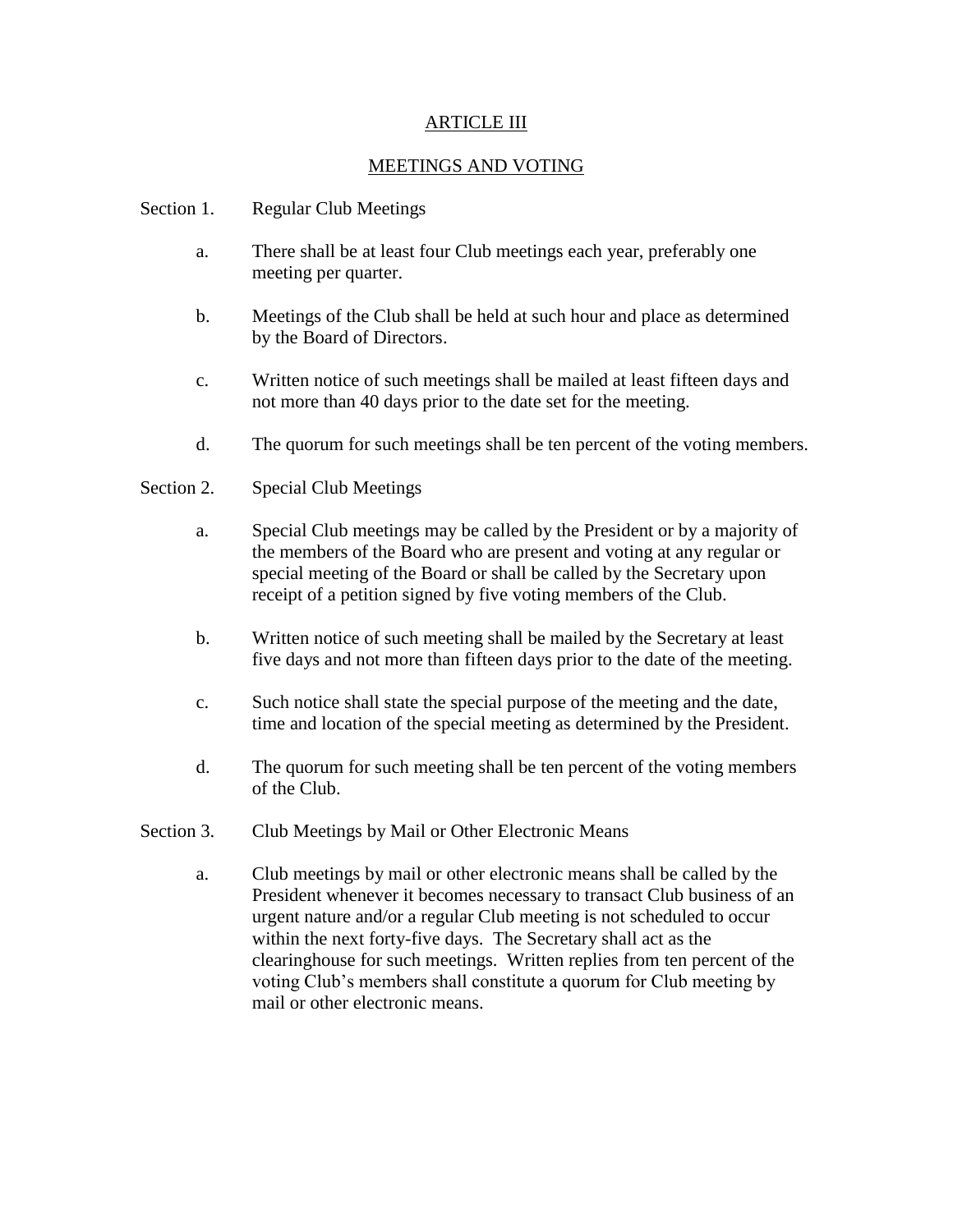- b. Upon notice from the President that a Club meeting by mail or other electronic means is to be held, the Secretary will send a notice stating the business to be transacted and soliciting comments from all voting Club members. Comments must be received by the President within ten days of the original notice.
- c. A second mailing, including all comments received by the President and space for voting on the business being transacted, shall be mailed by the Secretary within ten days of the deadline for comments. Voting members shall return the aforementioned second letter to the Secretary within ten days of mailing to be considered as attending the meeting.
- d. If the issue is not settled or a quorum is not reached by the mail meeting, the issue will be placed on the agenda for the next regular Club meeting.
- Section 4. Board Meetings
	- a. There shall be at least four Board meetings per year. The date, time, and place of the Board meetings shall be determined by the majority of the Board.
	- b. Notice of each meeting shall be sent by the Secretary at least fifteen days prior to the date of the meeting to the Board Members.
	- c. The quorum for such a meeting shall be a majority of the Board.
- Section 5. Executive Session

The privilege of Executive Session shall be available to the Board for the express purpose of discussing personnel matters.

Section 6. Voting

- a. Each member of the Club whose dues are paid for the current year and reside within the Club's geographical area (as determined by the Newfoundland Club of America as of March 31, 2007) shall be entitled to one vote at any Club meeting. Family members may vote as per Section 2c of Article I.
- b. Proxy voting will not be permitted at any meeting or election.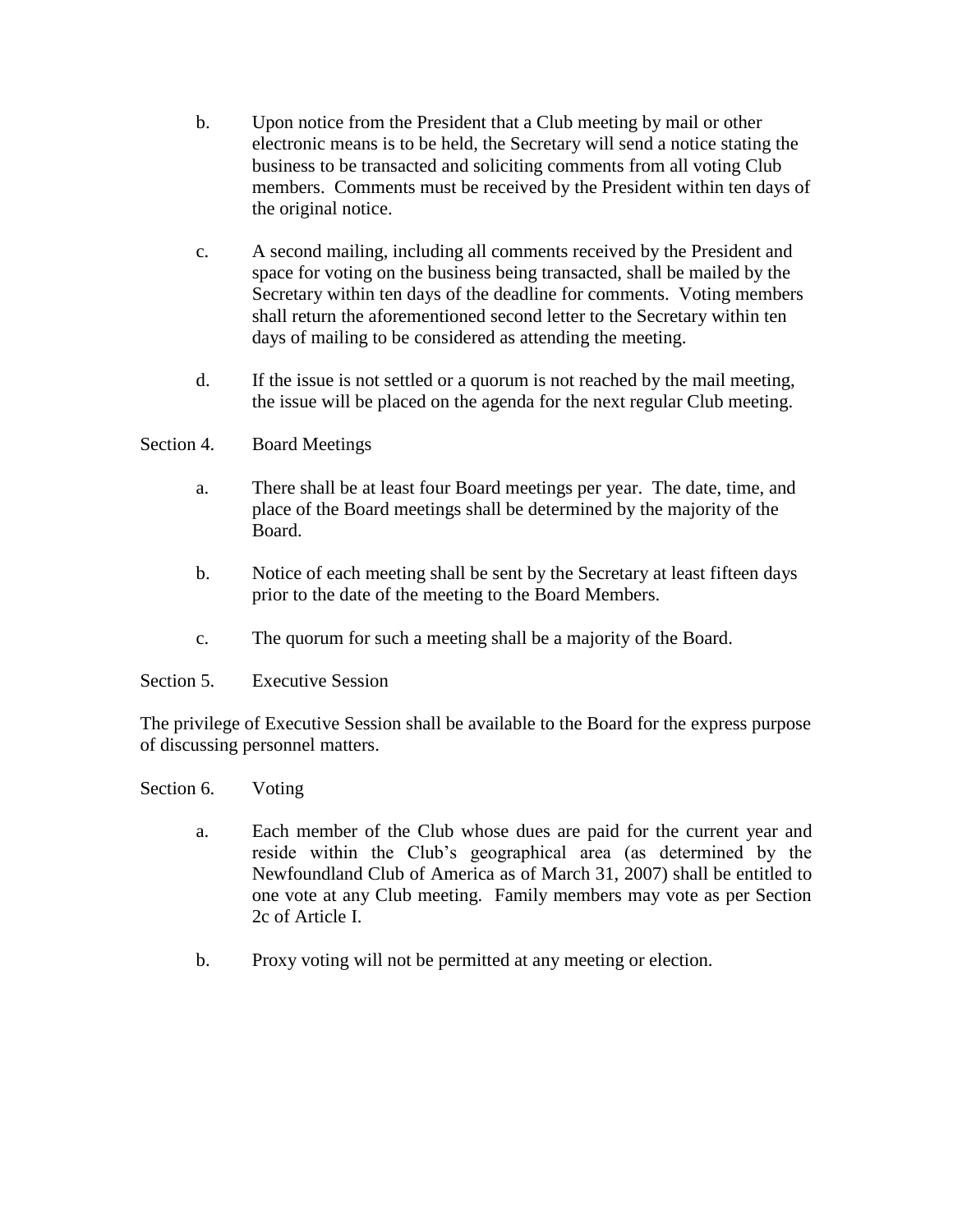### ARTICLE IV

## THE CLUB YEAR, ANNUAL MEETING, NOMINATIONS AND **ELECTIONS**

#### Section 1. Club Year

- a. The Club's fiscal year shall begin on the fifteenth day of March and end on the fourteenth day of March of the following year.
- b. The Club's official year shall begin immediately at the conclusion of the election of Officers and / or Directors at the annual meeting and shall continue through the same election at the next annual meeting.

#### Section 2. Annual Meeting

- a. The annual meeting shall be held between March  $15<sup>th</sup>$  and June  $15<sup>th</sup>$ .
- b. Officers and Directors for the ensuing year shall be elected by secret ballot from among those nominated in accordance with Section 3 and 4 of this Article.
- c. Newly elected Officers and Directors shall take office immediately following election.
- d. Retiring Officers and / or Directors shall turn over to their successors in office all properties and records relating to their office within thirty days.

#### Section 3. Nominations

No less than 60 days prior to the annual meeting, the Board of Directors shall appoint a nominating committee consisting of no fewer than two (2) persons nor more than five (5) persons, no more of one (1) of whom will be a Board Officer or Director.

- Section 4. Elections
	- a. The nominated candidate for each office receiving the greatest number of votes shall be declared elected.
	- b. The nominated candidate for directorships who receive the greatest number of votes for such position shall be declared elected.
	- c. See Article II, Sections 4 and 5 for counting of ballots.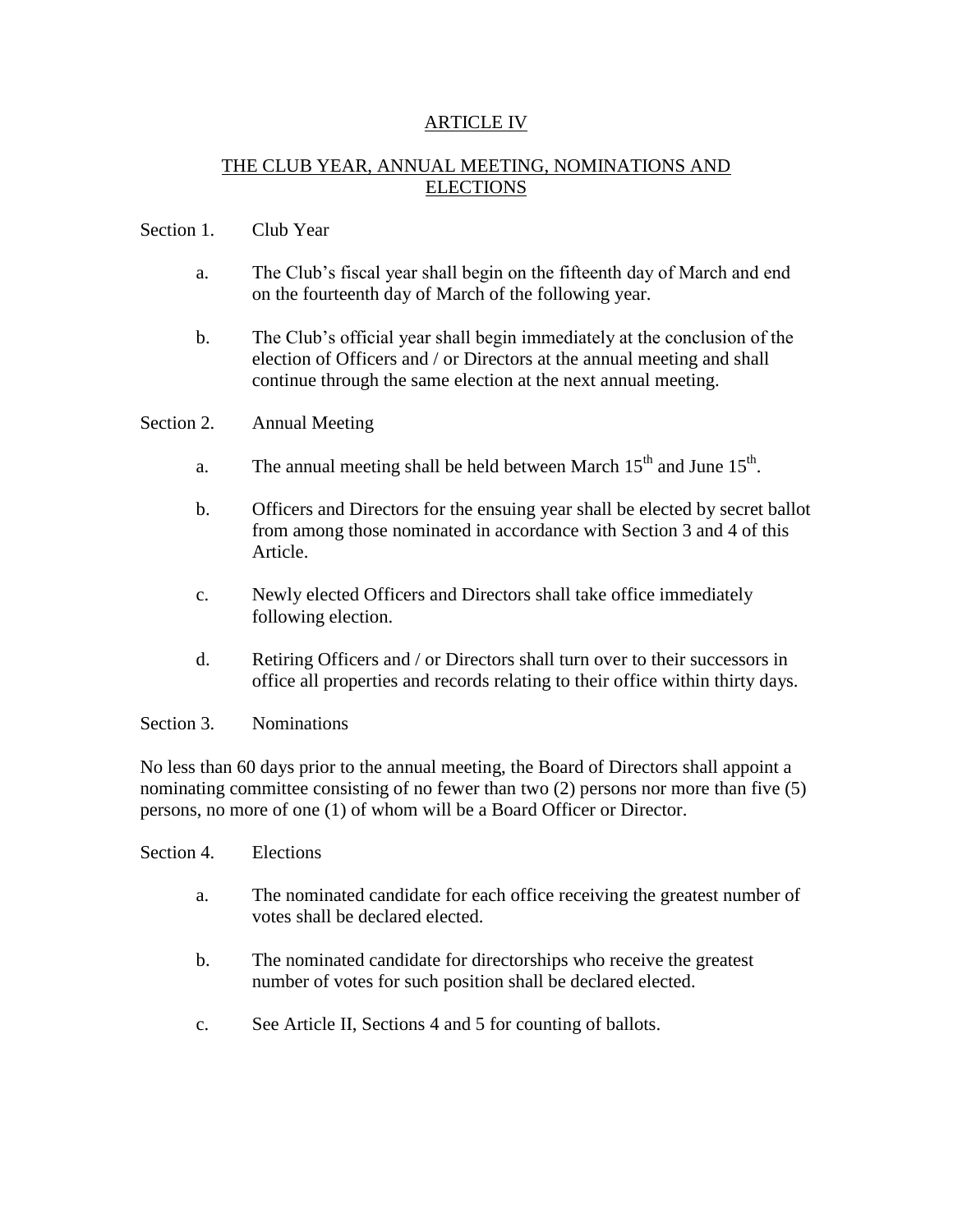#### ARTICLE V

### **COMMITTEES**

#### Section 1. Establishment of Committees

- a. The Board may each year appoint standing committees and Chairpersons to advance the work of the Club in ongoing matters.
- b. All committees will be composed of the appointed Chairperson, the Vice President and as many other committee members as deemed necessary by the Chairperson. Membership on committees shall be solicited and appointed by the Chairperson.
- c. All Chairpersons of committees shall maintain accurate records and report to the Board of Directors and General Membership when directed by the President.
- d. The following are Committees or Positions:
	- i. Membership
	- ii. Parade/Event
	- iii. Working Dog
	- iv. Rescue
	- v. Health/Education
	- vi. Show
	- vii. Awards and Recognition
	- viii. Webmaster
	- ix. Newsletter Editor
	- x. NCA Liaison

Section 2. Special Committees

Special committees may be appointed by the Board to aid it on particular projects. These committees shall always be subject to the final authority of the Board and shall cease to exist upon their final report to the Board.

Section 3. Terminations and Replacements

- a. Any committee appointment may be terminated by a majority vote of the Board of Directors and upon written notice to the appointee.
- b. The Board may appoint successors to those appointees whose services have been terminated.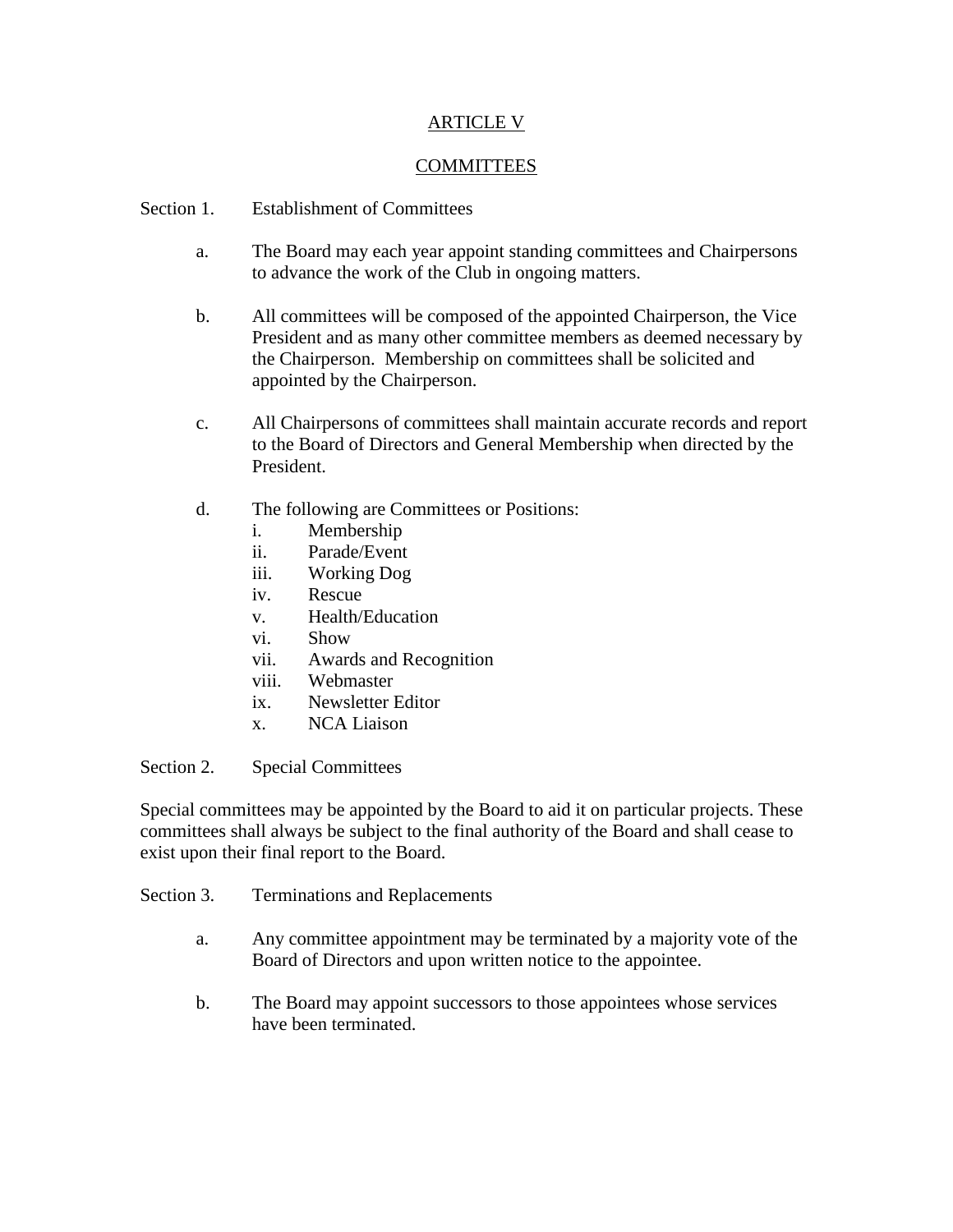c. The Club has a reasonable expectation that committee members and/or chairpersons give at least a 30-day notice if they choose to leave their position.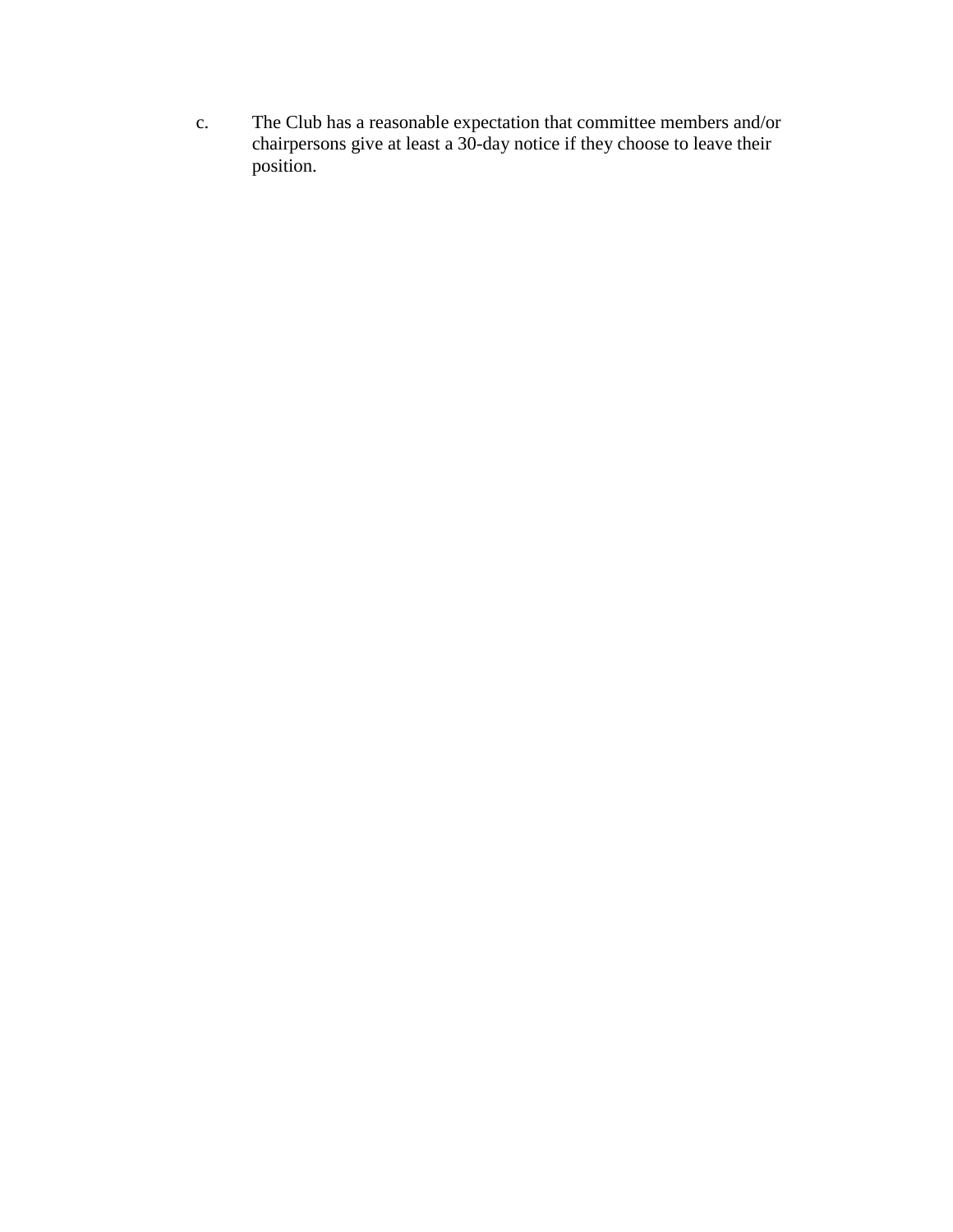#### ARTICLE VI

#### DISCIPLINE

#### Section 1. Newfoundland Club of America (NCA) and American Kennel Club (AKC) Suspension

Any member who is suspended from privileges of the NCA and / or the AKC shall automatically be suspended or terminated from privileges of the Club for a like period of time.

#### Section 2. Charges

- a. Any member may prefer charges against a member for alleged misconduct prejudicial to the best interest of the Club or the Newfoundland breed.
- b. Written charges with specifications must be filed in duplicate with the Secretary together with a deposit of fifty (\$50.00) which shall be forfeited if such charges are not sustained by the Board following a hearing.
- c. The Secretary shall promptly send a copy of the charges to each member of the Board and to the member against whom the charges have been brought.
- d. The Board shall first consider whether the actions alleged in the charges, if proven, might constitute conduct prejudicial to the best interests of the Club or the Newfoundland breed and whether to entertain jurisdiction.
- e. If the Board entertains jurisdiction of the charges, it shall fix a date of hearing by the Board not less than three and not more than six weeks thereafter.
- f. The Secretary shall promptly send one copy of the charges to the accused member by registered mail together with a notice of the hearing and an assurance that the defendant may appear in person in his or her own defense and bring witnesses if he or she so wishes.

#### Section 3. Board Hearing

a. If either party intends to be represented by counsel, he or she shall so inform the President no less than ten days before the hearing. The President shall promptly so inform the other party who may then choose to retain counsel in a timely manner.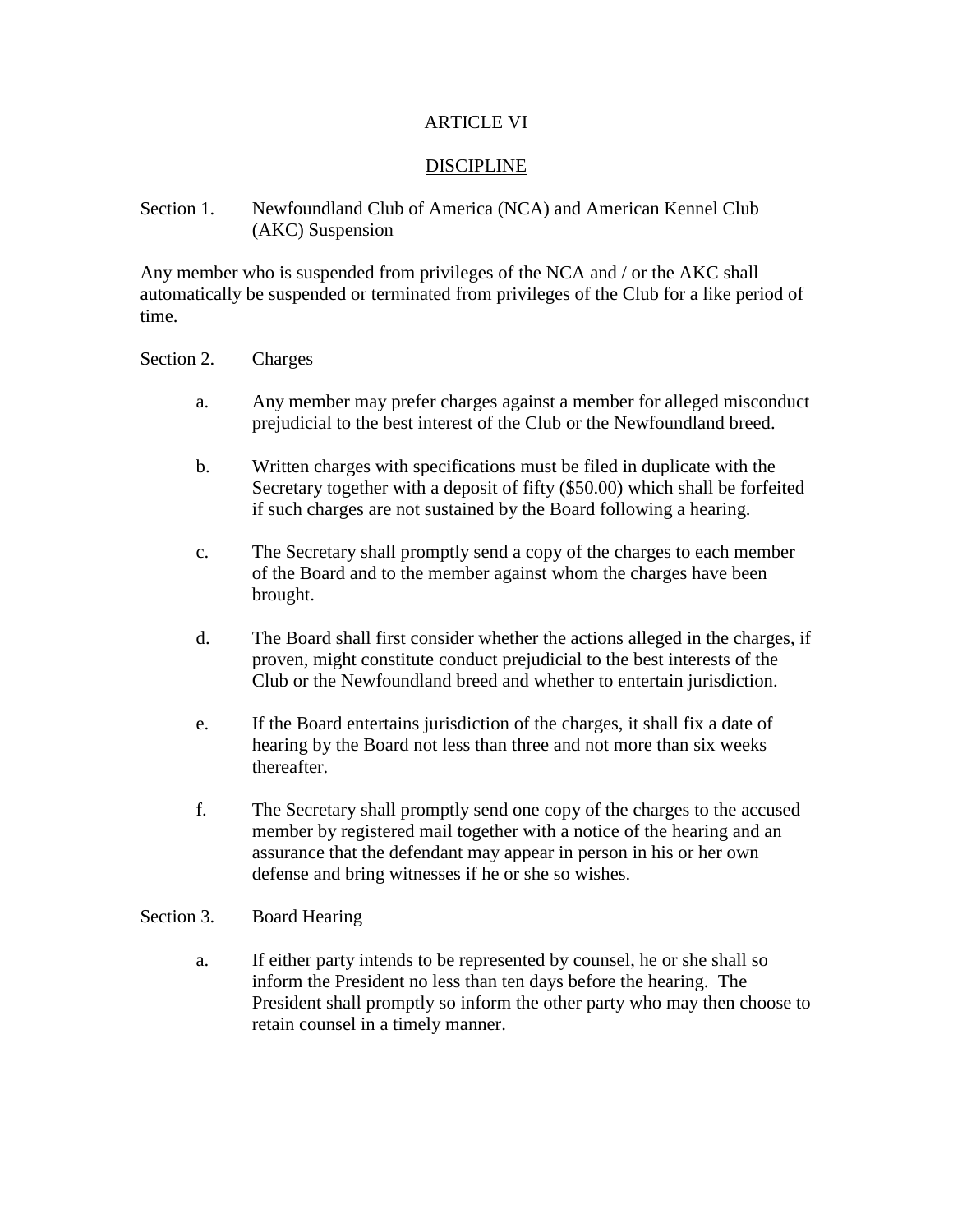- b. Should the charges be sustained after hearing all the evidence and testimony presented by the complainant and defendant, the Board may, by a majority vote of those present, suspend the defendant from all privileges of the Club for not more than six months from the date of the hearing.
- c. If the Board deems suspension insufficient punishment, it may also recommend to the membership that the penalty be expulsion.
- d. If the Board recommends expulsion, suspension shall not restrict the defendant's right to appear before his or her fellow members at the ensuing meeting which considers the Board's recommendation.
- e. Immediately after the Board has reached a decision, its findings shall be put in written form and filed with the Secretary.
- f. The Secretary shall notify each of the parties of the Board's decision and penalty, if any.

## Section 4. Expulsion

- a. Expulsion of a member from the Club may be accomplished only at a meeting of the Club following a Board meeting and hearing and upon the Board's recommendation as provided in Section 3 of this Article.
- b. Such proceedings may occur at a regular or special meeting no earlier than thirty days after the date of the Board's recommendation of expulsion.
- c. The President shall read the charges and the Board's findings and recommendations and shall invite the defendant, if present, to speak on his or her own behalf if he or she wishes.
- d. The defendant shall have the privilege of appearing in his or her own behalf and shall limit his or her discourse to the arguments of why the proven offense should not be punished by expulsion.
- e. The voting membership present shall then vote by written ballot on the proposed expulsion. A two-thirds majority of those voting members present and voting at the meeting shall be necessary for expulsion.
- f. If two-thirds majority does not vote in favor of expulsion, the Board's suspension shall stand.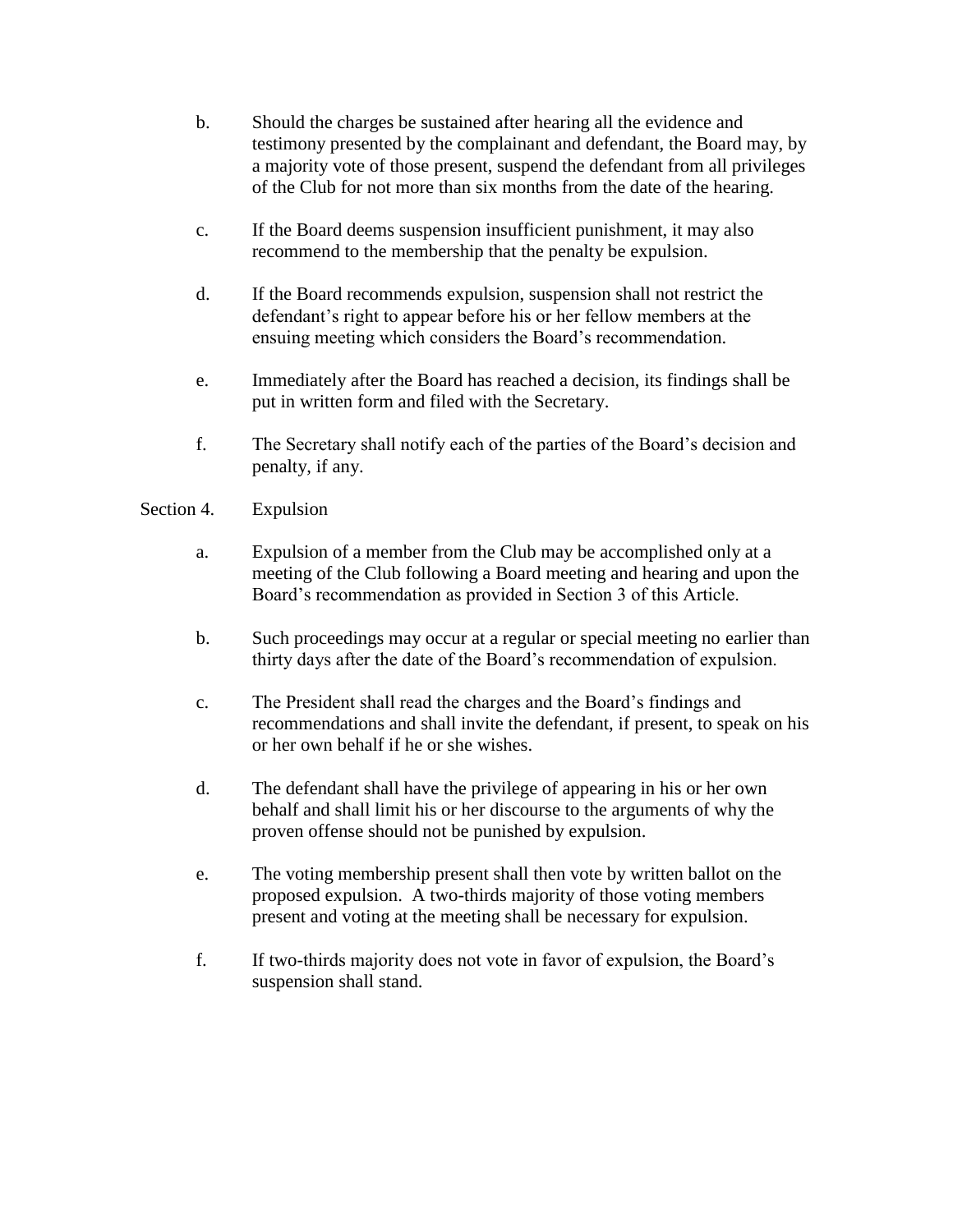## ARTICLE VII

#### AMENDMENTS

#### Section 1. Amendment Proposals

- a. Amendments to the Club's By-Laws may be proposed by the Board of Directors or by written petition addressed to the Secretary and signed by ten percent of the voting membership.
- b. Amendments proposed by petition shall be promptly considered by the Board and must be submitted to the members with recommendations of the Board by the Secretary for a vote within three months of the date of receipt of the petition by the Secretary.

#### Section 2. Amendment Voting

The By-Laws may be amended by a two-thirds majority vote of the votes cast at any Regular or Special Meeting. At least 20 percent of the voting members must be in attendance. If the Board decides to vote on amendment changes by mail, at least 2/3 of the voting membership must vote in favor of the change. The proposed amendments must be mailed to each member along with the notice of the meeting.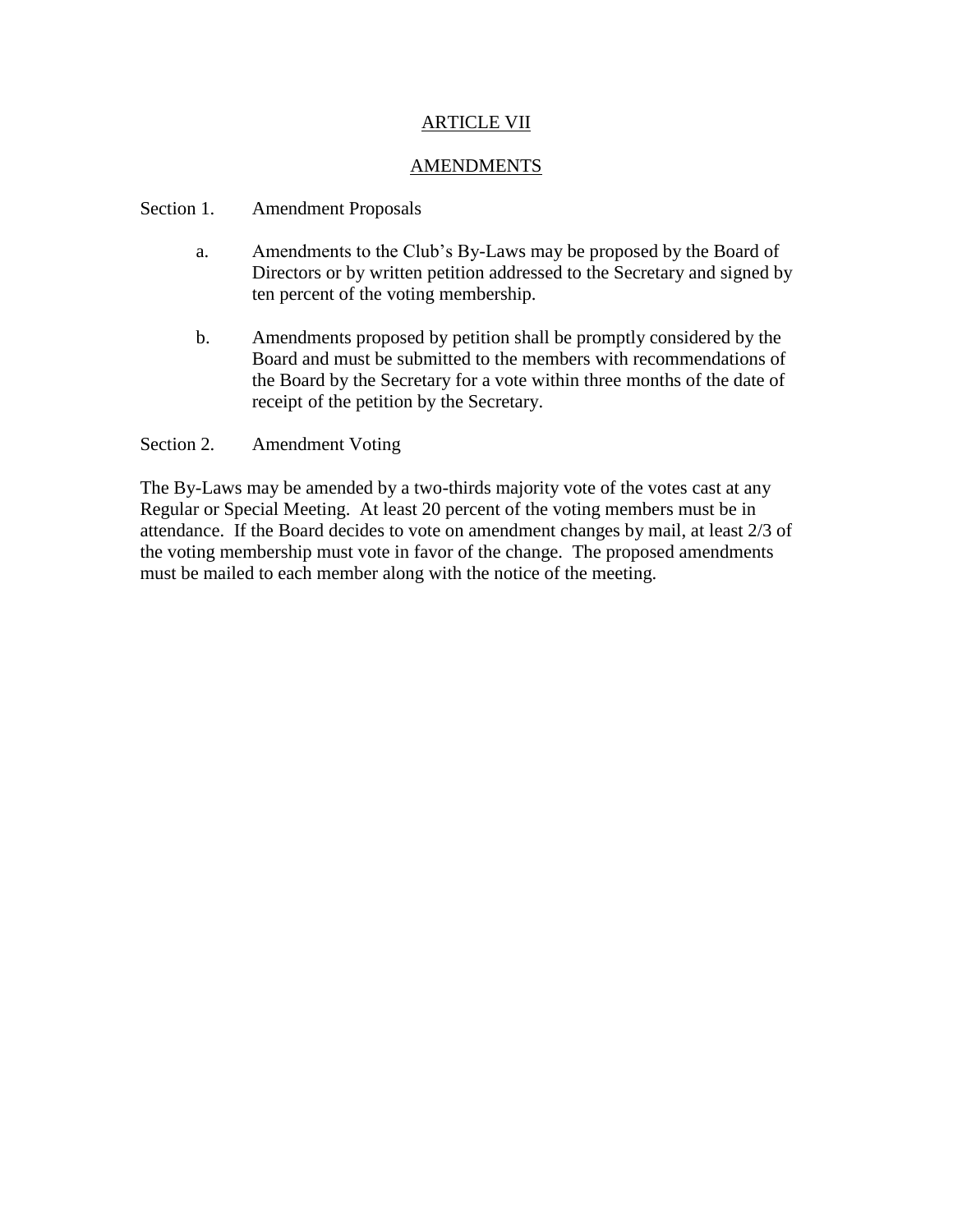#### ARTICLE VIII

#### ORDER OF BUSINESS AND PARLIAMENTARY PROCEDURE

#### Section 1. Order of Business

At meetings of the Club and the Board, the order of business, so far as the character and nature of the meeting may permit, and unless otherwise directed by a majority of those present, shall be as follows:

#### Club Meeting

- 1. Call to Order
- 2. Attendance Sign In
- 3. Minutes of Last Meeting
- 4. Report of President
- 5. Report of Secretary
- 6. Report of Treasurer
- 7. Report of Committees
- 8. Election of Officers and Directors at Annual Meeting
- 9. Unfinished Business
- 10. New Business
- 11. Adjournment

#### Board Meeting

- 1. Call to Order
- 2. Attendance Sign In
- 3. Minutes of Last Meeting
- 4. Report of President
- 5. Report of Secretary
- 6. Report of Treasurer
- 7. Report of Committees
- 8. Unfinished Business
- 9. New Business
- 10. Adjournment

Section 2. Parliamentary Procedure

The rules as contained in the current edition of *Robert's Rules of Order, Newly Revised*, shall govern the Club in cases in which they are applicable and in which they are not inconsistent with this Constitution and By-Laws and any special rules of order the Club may adopt.